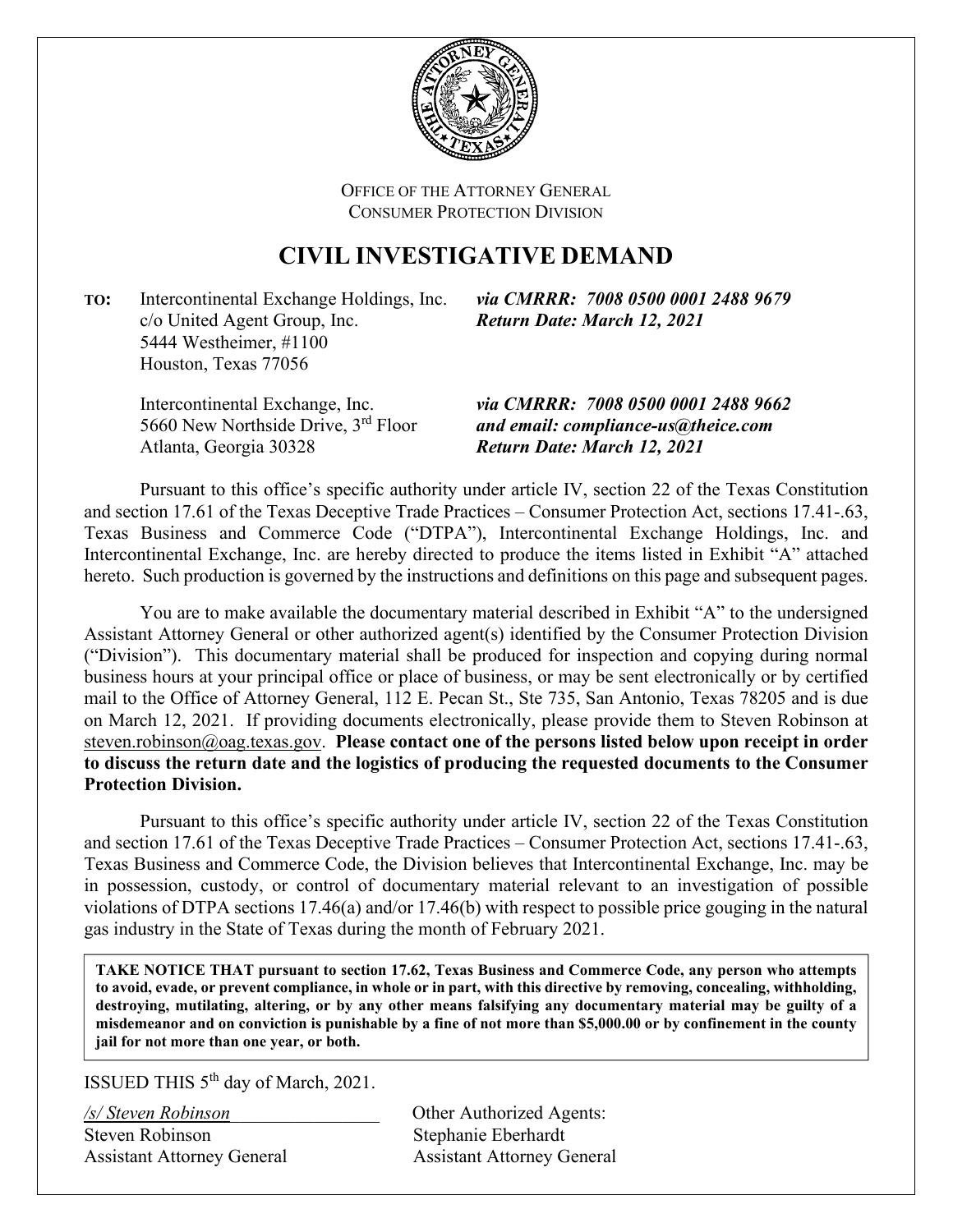T: (210) 270-1110 | F: (214) 969-7615<br>Email: <u>Steven.Robinson@oag.texas.gov</u>

Consumer Protection Division T: (512) 463-1308 / Email: [stephanie.eberhardt@oag.texas.gov](mailto:stephanie.eberhardt@oag.texas.gov) Email: Steven.Robinson@oag.texas.gov T: (210) 270-1118 / Email: Rozanne.Lopez@oag.texas.gov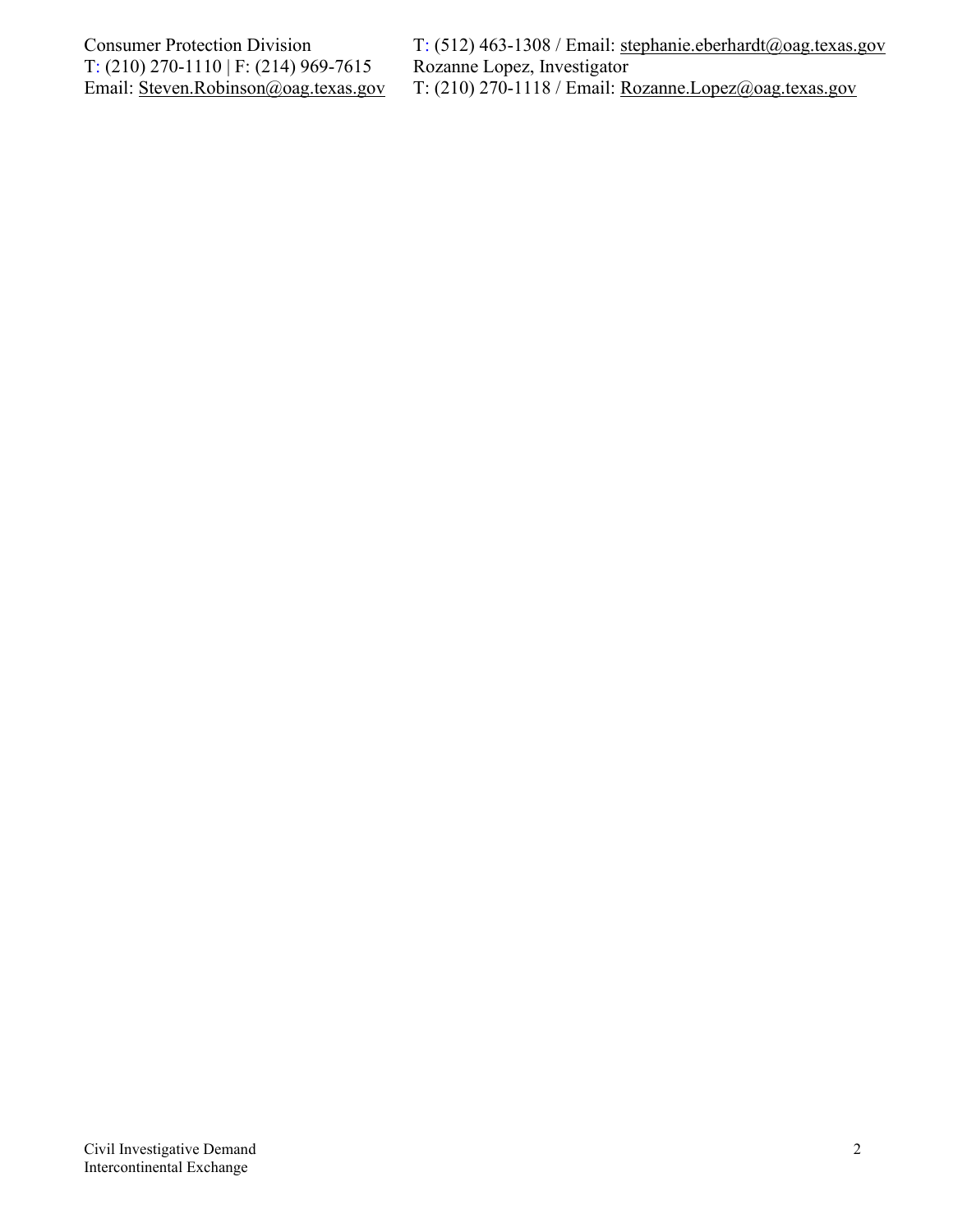## **Instructions**

- 1. **Read These Instructions/Definitions Carefully.** Your production must comply with these instructions and definitions.
- 2. **Duty to Preserve Documents**. All documents and/or other data which relate to the subject matter or requests of this Civil Investigative Demand must be preserved. *Any ongoing, scheduled or other process of document or data destruction involving such documents or data must cease even if it is your normal or routine course of business for you to delete or destroy such documents or data and even if you believe such documents or data are protected from discovery by privilege or otherwise.* Failure to preserve such documents or data may result in legal action and may be regarded as spoliation of evidence under applicable law.
- 3. **Relevant Dates**. Unless otherwise noted, the requests in this Civil Investigative Demand require production of documents from February 8, 2021, to the date of delivery of this Civil Investigative Demand, herein called "the relevant time period."
- 4. **Custody and Control.** In responding to this Civil Investigative Demand, you are required to produce not only all requested documents in your physical possession, but also all requested documents within your custody and control. A document is in your custody and control if it is the possession of another person and you have a right to possess that document that is equal or superior to that other person's right of possession. On the rare occasion that you cannot obtain the document, you must provide an explanation as to why you cannot obtain the document which includes the following information:
	- a. The name of each author, sender, creator, and initiator of such document;
	- b. the name of each recipient, addressee, or party for whom such document was intended;
	- c. the date the document was created;
	- d. the date(s) the document was in use;
	- e. a detailed description of the content of the document;
	- f. the reason it is no longer in your possession, custody or control; and
	- g. the document's present whereabouts.

If the document is no longer in existence, in addition to providing the information indicated above, state on whose instructions the document was destroyed or otherwise disposed of, and the date and manner of the destruction or disposal.

- 5. **Non-identical Copies to be Produced.** Any copy of a document that differs in any manner, including but not limited to the presence of handwritten notations, different senders or recipients, etc. must be produced.
- 6. **No Redaction**. All materials or documents produced in response to this Civil Investigative Demand shall be produced in complete unabridged, unedited and unredacted form, even if portions may contain information not explicitly requested, or might include interim or final editions of a document.
- 7. **Document Organization**. Each document and other tangible thing produced shall be clearly designated as to which request, and each sub-part of a request, that it satisfies. The documents produced shall be identified and segregated to correspond with the number and subsection of the request.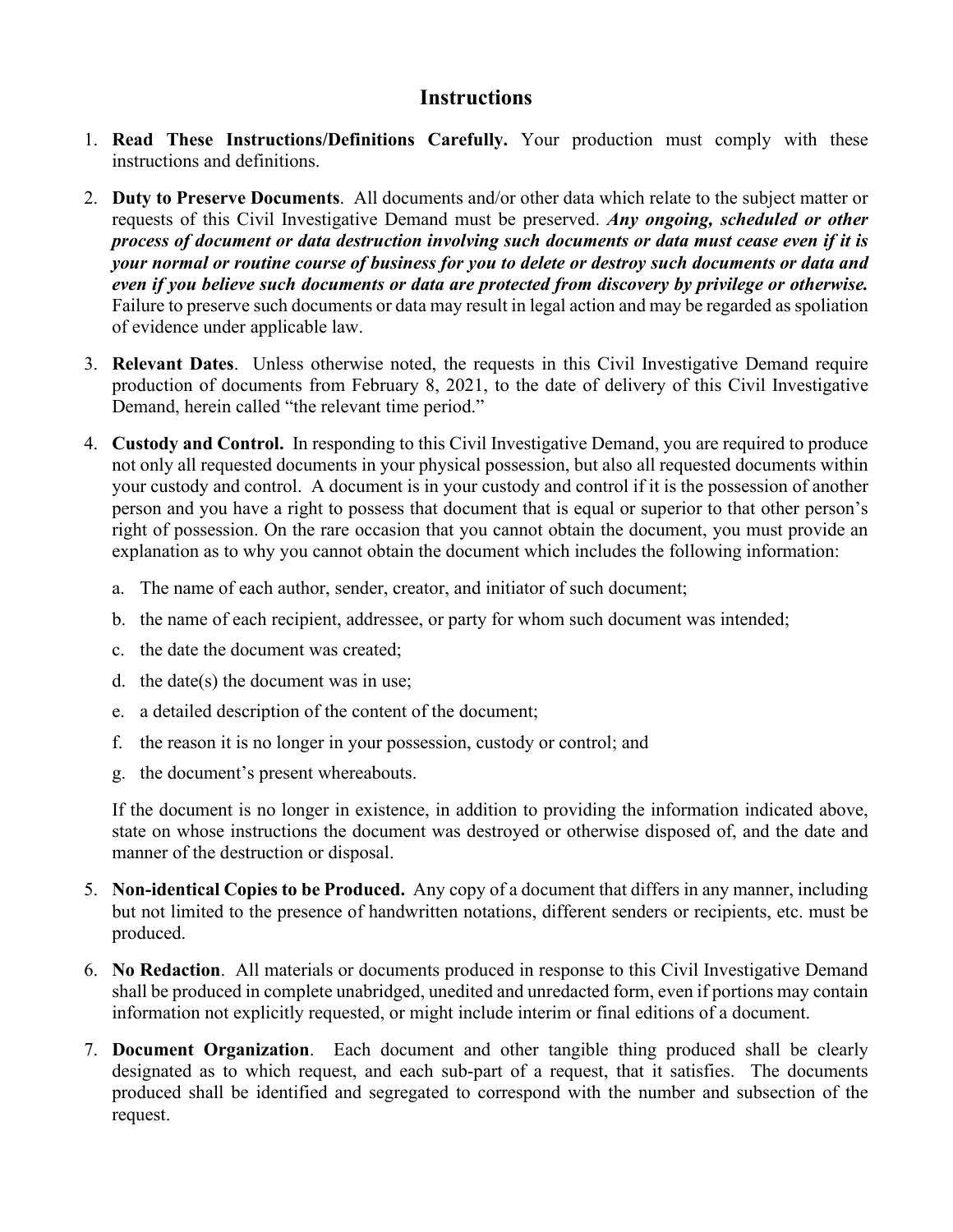8. **Production of Documents.** You may submit photocopies (with color photocopies where necessary to interpret the document) in lieu of original hard-copy documents if the photocopies provided are true, correct and complete copies of the original documents. If the requested information is electronically stored information, it shall be produced in electronic form. Electronically stored information shall be produced with the accompanying metadata, codes and programs necessary for translating it into usable form, or the information shall be produced in a finished usable form. For any questions related to the production of documents you may consult with the Office of the Attorney General representatives above.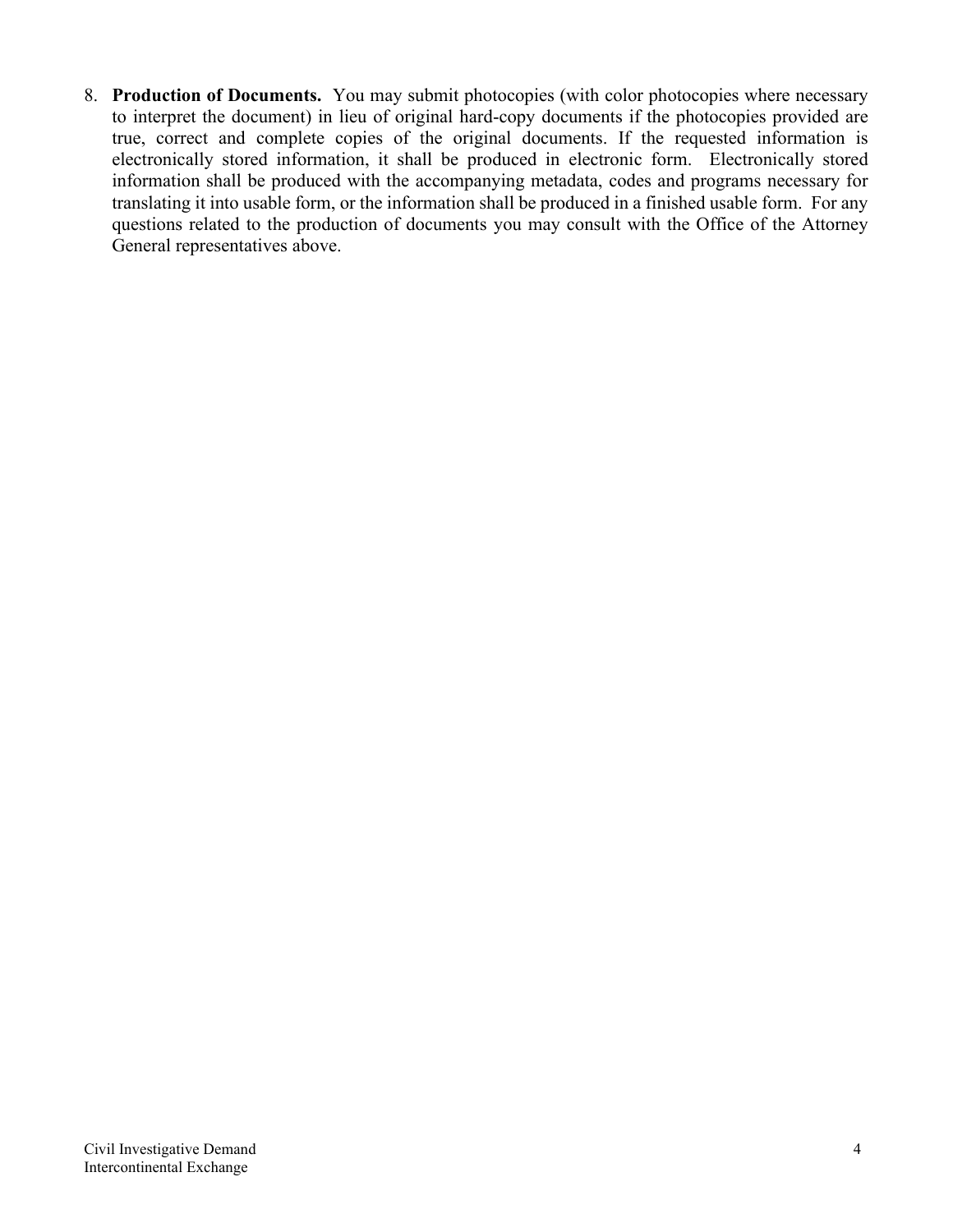## **Definitions**

- 1. **"You," "your," "the business," "Intercontinental Exchange Holdings, Inc.," "Intercontinental Exchange, Inc."** means the entities named on page one of this Civil Investigative Demand and includes their past and present officers, employees, agents and representatives, parents and predecessors, divisions, subsidiaries, affiliates, partnerships and joint ventures, and all persons and entities acting or purporting to act under the guidance or on behalf of any of the above. The terms "subsidiary," "affiliate," and "joint venture" refer to any firm in which there is total or partial ownership (25 percent or more) or control between the company and any other person or entity.
- 2. **"Document"** means the original and all non-identical copies (whether different from the original because of notes, underlining, attachments, or otherwise) of all computer files, and all written, printed, graphic or recorded material of every kind, regardless of authorship. It includes communications in words, symbols, pictures, photographs, sounds, films, and tapes, as well as electronically stored information, computer files, together with all codes and/or programming instructions and other materials necessary to understand and use such systems.
- 3. **"Communication"** is to be broadly construed and includes but is not limited to e-mails, notes, faxes, memos, text messages, social media posts, letters, notes of conversations and meetings and recordings of conversations and meetings, whether in text or audio form.
- 4. **"Identify"** for an individual means providing the individual's name and all contact information. For an entity it means providing the entity's name and all contact information. For any other tangible thing it means providing a reasonably detailed description of the item and all contact information for the custodian or person who has possession, custody or control thereof.
- 5. **"Including"** means including, but not limited to.
- 6. **"Person"** includes you and means any entity or natural person.
- 7. **"Any"** means any and all.
- 8. **"Relate**,**" "related**,**"** and **"relating"** mean being in any way legally, logically, or factually connected with the subject matter of the request at issue.
- 9. The words **"and"** and **"or"** shall be construed either conjunctively or disjunctively as required by the context to bring within the scope of the request, any document(s) that might be deemed outside its scope by another construction.
- 10. Unless the context otherwise clearly indicates, words used in the singular include the plural, the plural includes the singular, and the neuter gender includes the masculine and the feminine.
- 11. **"Relevant Trades"** means a trade of physical gas on any of your trading platforms in which the buyer or the seller is either based in Texas or supplies natural gas to Texas. Relevant trades include natural gas delivered through hubs based in Texas (including but not limited to the Houston Ship Channel, NGPL, Banquete Hub) but also includes hubs based outside of Texas delivering gas into Texas (including but not limited to the Henry Hub). Relevant Trades include Same Day, Next Day, NxDay Intra, Balance of the Month gas trades, but expressly excludes trades in gas futures or other nonphysical investing.